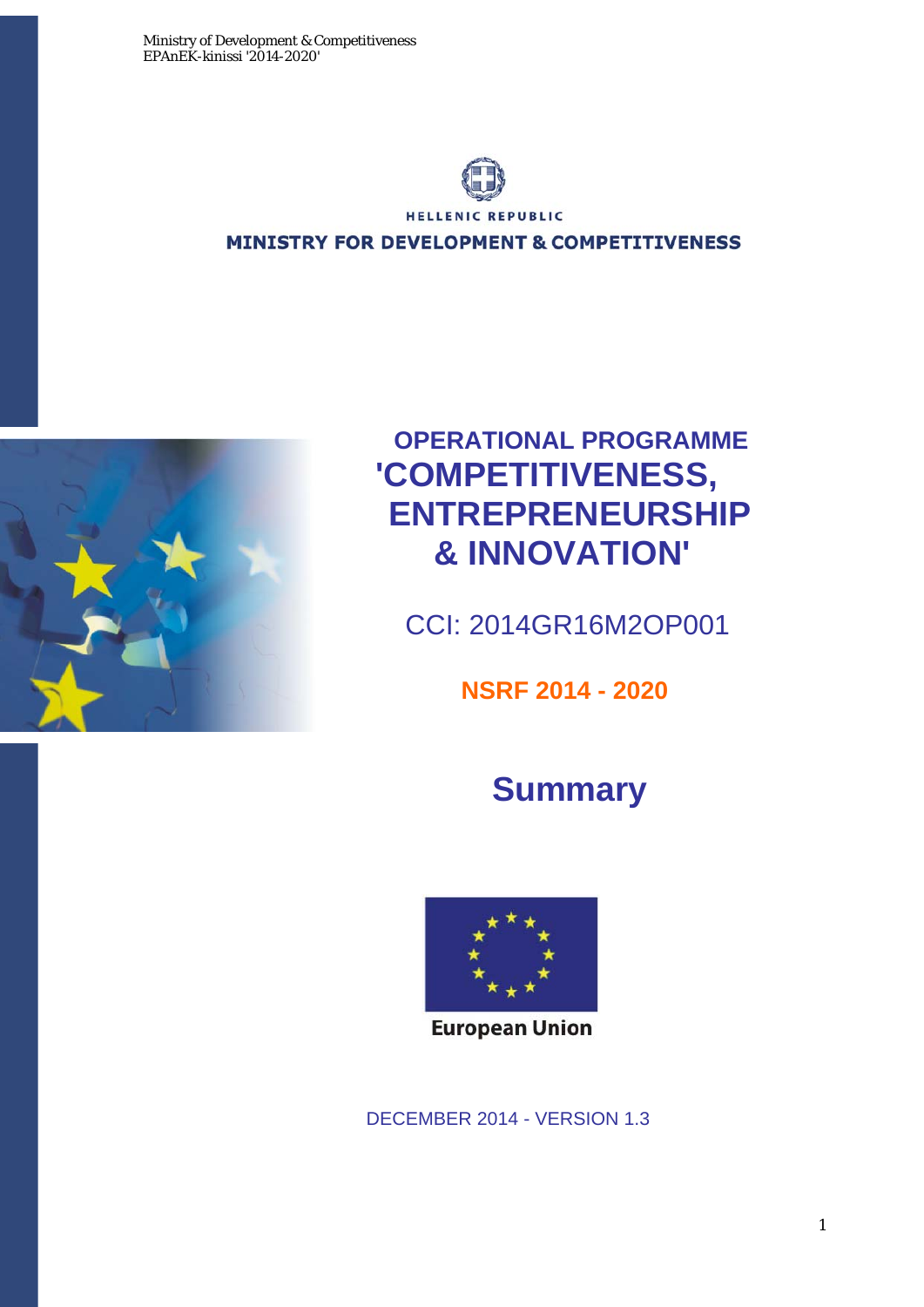# **Introduction**

The planning of the New Programming Period 2014-2020 coincides with a period during which an effort is being made to lay the groundwork and create a new developmental model for the country over the coming years. The Partnership Agreement for the Development Framework 'NSRF 2014- 2020' can act as a catalyst *rebooting* the Greek economy and the Operational Programme 'Competitiveness, Entrepreneurship & Innovation' (EPAnEK) is the means for strengthening quality entrepreneurship.

Utilising a Community Contribution of  $\epsilon$ 3.65 billion (Public Expenditure  $\epsilon$ 4.67 billion) from the New Programming Period budget, EPAnEK aims at creating a new developmental model centred on productive, competitive and extroverted sectors of the economy. By implementing the strategy of Smart Specialisation, the new model aims at connecting research and development to entrepreneurship and at strengthening the existing advantages of Greece and its regions as necessary requirements for their long-term growth and the prosperity of its citizens.

The planning of EPAnEK combines national and Community priorities through an integrated intervention strategy for competitiveness, entrepreneurship and innovation that is structured into **3 basic priority axes, 21 special objectives and 70 indicative actions** that can ensure its successful implementation. However, based on the maximum co-financing percentages at priority axis level for the 13 Greek regions, as well as their differentiation in the regions of the Southern Aegean and Sterea Hellas (where Community contribution percentage is 50% versus 80% in the remaining 11 regions), EPAnEK has created **3 more supplementary priority axes** that cover all the special objectives and actions for the 2 regions with a different Community contribution percentage.

EPAnEK contributes to the **'Europe 2020'** strategy, it is harmonised with the **EU's Blue Growth Strategy** and has taken into account the **European Commission's recommendations** for Greece with regard to focusing on reforms that strengthen competitiveness, boost potential high-growth sectors and the creation of sustainable jobs, and serve as a driving force for private investment.

The Operational Programme highlights the national priorities for the recovery of the economy and the development of the country's productive base, implementing the **national strategy of smart specialisation**, while taking into account the country's **commitments** and the **National Reform Programme**. It is connected to and operates **in a complementary manner with the other sectoral and regional operational programmes** of the NSRF 2014-2020 and supports the **National Strategy for Research, Technology and Innovation** (ESETAK) (RIS3 national strategy) and the **National Strategy for Digital Development**.

The Programme's funds originate from two structural funds: the European Regional Development Fund (ERDF) and the European Social Fund (ESF). **The ERDF contributes €2,970.9 million to EPAnEK, while the ESF contributes €675.5 million**, covering all 13 Regions.

### **The programme's strategy**

The development needs of the Greek economy focus on the requirement for a new development model that will be based on **smart specialisation, sound investments and extroversion**. This model must overcome existing distortions, low competitiveness and mediocre research and innovation performance. The new entrepreneurship will mainly concern knowledge-intense activities and must be directly or indirectly linked to the creation of new jobs.

Smart specialisation must permeate the new business environment and aim at identifying and highlighting the characteristics of the country and the regions that create **sustainable competitive advantages**. The smart specialisation strategy affects all aspects of the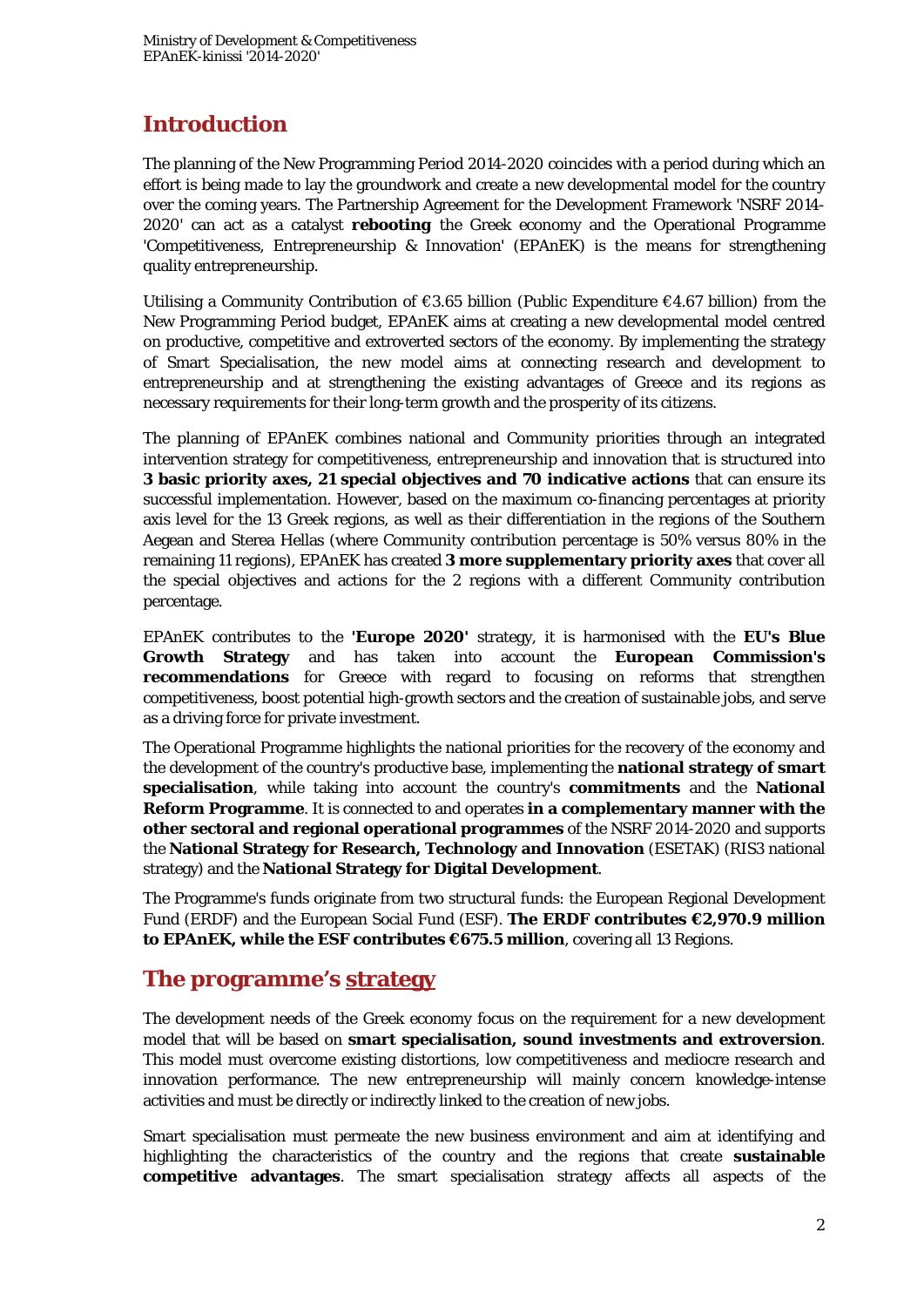developmental model by finding the country's specialised markets, incorporating new technologies in traditional sectors and utilising their 'smart' dynamism. It will contribute to extroversion and the improvement of interconnections and cooperation between sectors and agents of innovation in the country, as well as with other countries.

The crisis has shown that in order to reboot the economy and restore growth, the role of internationally competitive enterprises is particularly important, within a society that supports this model and a state that liberates and assists the creative forces of quality entrepreneurship through its structures and policies. Such a productive model results in the creation of sustainable, highquality jobs and income improvement opportunities.

Halting the breakdown of the productive fabric and reversing de-industrialisation requires the improvement of the processing industry's competitiveness through its overall upgrading aiming at a new productive model that aims at the production of high added value products. Greek enterprises must be suitably prepared to adapt and benefit from the inevitable restructuring of 'value chains' in the coming years at local, national and European level. The objective is for them to contribute in this way to financial prosperity and the preservation of social cohesion through growth and increased employment.

A necessary condition for achieving the new developmental model is the implementation of an integrated approach based on the shaping of a suitable business environment ('ecosystem') that will help enterprises identify and utilise new opportunities for growth and participate in sections of global chains. This includes the removal of ineffective institutional, regulatory and administrative obstacles to entrepreneurship, as well as the creation and application of a targeted stimulus package for the undertaking of business initiatives in select sectors.

The EPAnEK strategy, aiming at the new developmental model for the Greek economy, is built on and supported by four **strategic pillars**. This pillars concern:

- 1) Adaptation of enterprises and the workforce to new developmental requirements
- 2) Focus on productive, competitive and potentially extroverted and innovative sectors
- 3) Targeted selection of investments/enterprises/activities with the characteristics required for the new developmental model
- 4) Safeguarding of the factors that facilitate business activity in the Greek operational environment.

More specifically:

#### **1) Enhancing the adaptation of enterprises and the workforce to new developmental requirements**

The highlighting and adoption of a new productive model that is based on extroversion and innovation cannot be achieved without the adaptation of the workforce's knowledge, skills and abilities. The country needs a well-trained workforce, with specialised knowledge and horizontal skills, that can create hotbeds of innovation, support developmental priority areas and serve a new business model.

Based on the above, it is necessary to achieve a swift and effective transition of enterprises and workers to the new reality of our age and to mitigate the painful consequences of the economic crisis, particularly on the labour market. The results being pursued are the following: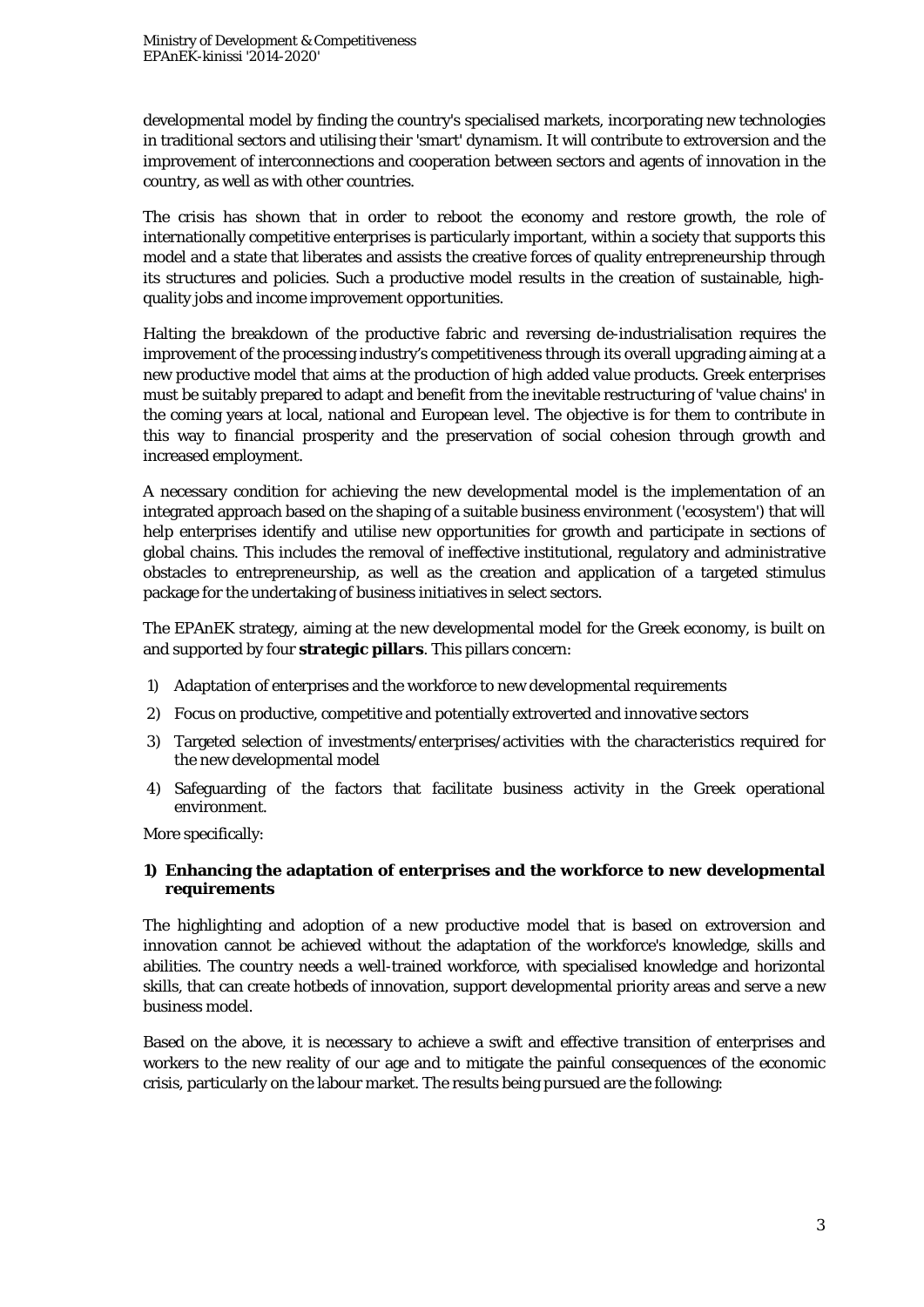- Adaptation of enterprises and the workforce to changes
- Development of workers' skills that will support the adaptation of businesses to new developmental requirements
- Creation of a favourable climate for combating unemployment and creating new, sustainable jobs

| <b>Human Workforce</b>                                                                                                                                                                                     | <b>Enterprises</b>                                                                                                                                                                                           |
|------------------------------------------------------------------------------------------------------------------------------------------------------------------------------------------------------------|--------------------------------------------------------------------------------------------------------------------------------------------------------------------------------------------------------------|
| Development of the knowledge, skills and<br>abilities of the workforce that will support the<br>adaptation of businesses to new developmental<br>requirements                                              | Adaptation of businesses to the new operational model,<br>with emphasis placed on the following areas:<br>Organisation and operation<br>$\overline{\phantom{0}}$<br><b>Optimisation of resource use</b><br>- |
| Shifting of the 'centre of gravity' from the<br>production of vocational training to support for<br>enterprises and, more specifically, their plans for<br>structural adaptation to changing developmental | Enhancement of extroversion and innovation<br>$\qquad \qquad -$<br>Development of tools and methods for<br>$\overline{\phantom{a}}$<br>administrative information provision and<br>comparative evaluations   |
| conditions and technological challenges.                                                                                                                                                                   | Technological upgrading<br>$\overline{\phantom{a}}$<br>Enhancement of the quality of products and<br>$\qquad \qquad -$                                                                                       |
|                                                                                                                                                                                                            | services<br>Evaluation of staff skills and abilities<br>$\overline{\phantom{a}}$<br>Improvement of environmental management etc.                                                                             |

#### **2) Focus on productive, competitive and potentially extroverted and innovative sectors**

Supporting the country's dynamic entrepreneurship hotbeds that have a major competitive advantage in terms of technology, innovation, quality, synergy capability and extroversion. These sectors have the characteristics (critical mass and competitive advantages) necessary for utilising the capabilities offered by smart specialisation.

The strategic sectors recognised and recorded in 'Greece 2021', the country's new developmental model, are:

- Agri-nutrition/Food industry
- Energy
- Logistics
- Cultural and Creative Industries
- Environment
- Tourism
- Information & Communications Technologies (ICT)
- Health
- Materials Construction

Monitoring the development of the sectors presented and highlighting new sectors, technologies and activities will be an on-going process of studies, deliberations, monitoring and control throughout the programming period.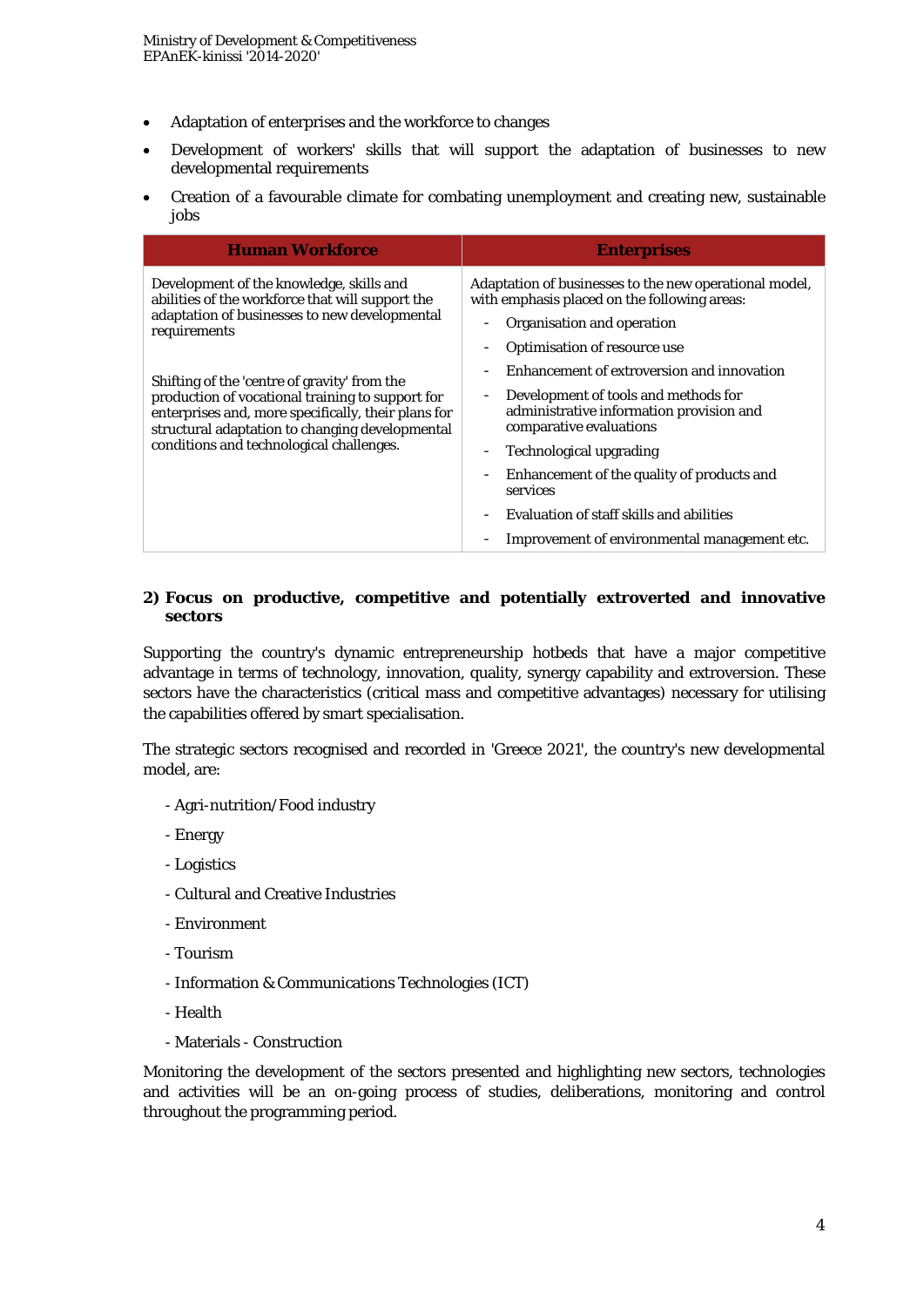#### **3) Targeted selection of investments/enterprises/activities with the characteristics required for the new developmental model**

In order to use the Programme funds as effectively as possible, investments must focus on enterprises with developmental prospects. The characteristics of enterprises that receive a positive evaluation as regards their developmental prospects and that are differentiated to a smaller or greater extent per sector as summarised below:

- Extroversion (export prospects created)
- Innovation / creativity

- Significant turnover and employment figures / sufficient range of products for addressing global competition

- Targeting of specialised compartments of the global market ('niche markets')
- Positive results and financial prospects/competitiveness of enterprises

- Re-distribution of funds to the domestic market (maximising the percentage of domestic added value)

- New entrepreneurship / creation of new enterprises (e.g. start-ups)
- Small CO2, NO2, SO2, etc. footprint / low environmental burden

- Cooperation between enterprises pursuing a similar purpose in order to strengthen vertical integration, the creation of a negotiation advantage and the integration of the product/service offered.

- Products/Services of high added value (Premium brands)

#### **4) Safeguarding of the factors that facilitate business activity in the Greek operational environment**

The creation of a business-friendly environment attracts investments. In this light, the programme strategy must aim at facilitating business activity through the following parameters:

- Restructuring of Public Administration with a view to eradicating bureaucratic obstacles and speeding up procedures for the creation of business activities and the simplification of administrative processes related to entrepreneurship and innovation.
- Development of youth structures and infrastructure aiming at the direct and indirect improvement and operation of the business environment and at increasing the country's competitiveness.

### **The programme's structure**

As previously noted, the programme is structured along **3 basic** and 3 supplementary axes (for Sterea Hellas and the Southern Aegean), as well as 4 technical assistance axes (2 basic and 2 supplementary). Axis 1 (& 1S) concerns the growth of entrepreneurship with sectoral priorities, Axis 2 (& 2S) the adaptability of workers, enterprises and the business environment to new developmental requirements, while Axis 3 (& 3S) the mechanisms and infrastructure to support entrepreneurship. Axes 4 (& 4s) and 5 (& 5S) concern technical assistance for the management of the programme.

Each axis covers specific thematic objectives and selected investment priorities, as set and agreed upon in the approved text of the NSRF 2014-2020 between Greece and the European Commission. Furthermore, each priority axis is connected to the resources of one of the structural funds financing EPAnEK (ERDF or ESF), depending on the objectives and actions it includes.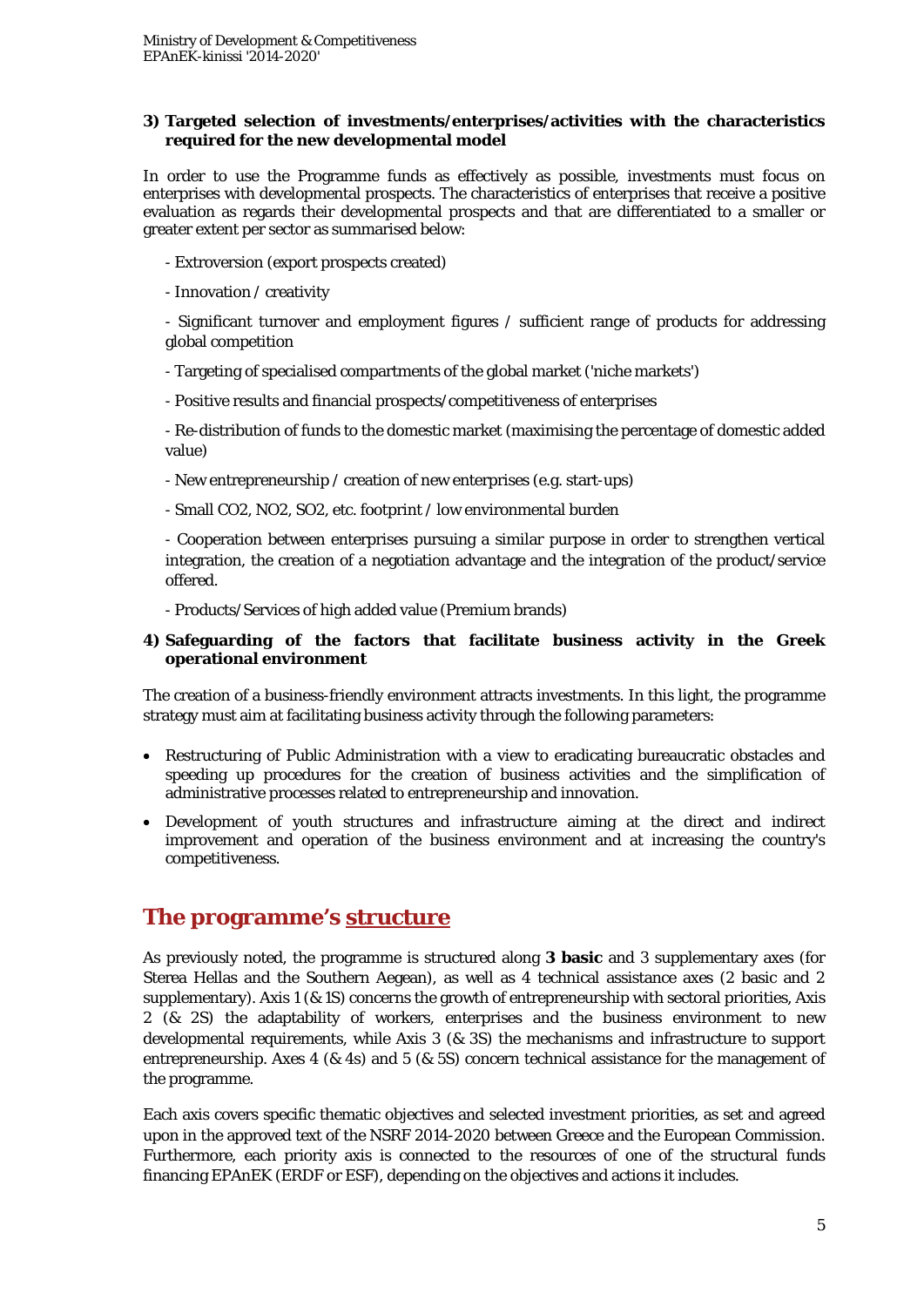The following diagram depicts the connection between the priority axes and the four strategic pillars, as well as the source and amount of Community funding available per priority axis.

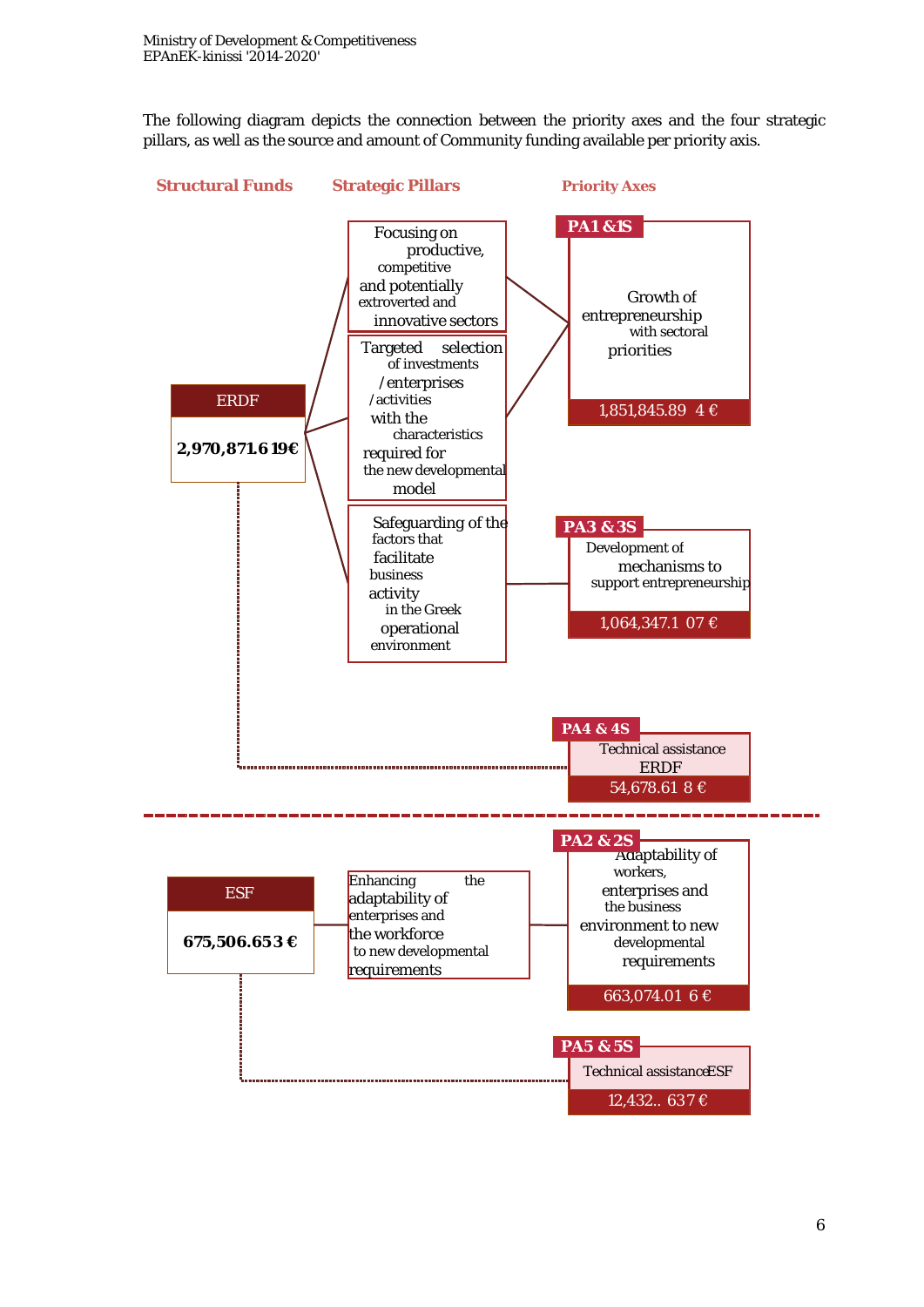The Priority Axes are broken down into **Special Objectives**. The special objectives consists of groups of selected actions with a common purpose that also serve a specific European investment priority and thematic objective, as defined in NSRF 2014-2020. These actions are analysed in detail in the programme with the use of indicative examples. They aim at specific, measurable results for which an **indicators system** has been developed to monitor the progress of implementation and success of the programme.



*<sup>\*</sup> The annex contains a detailed table presenting the object of the thematic objectives and individual investment priorities utilised in planning the EPAnEK.*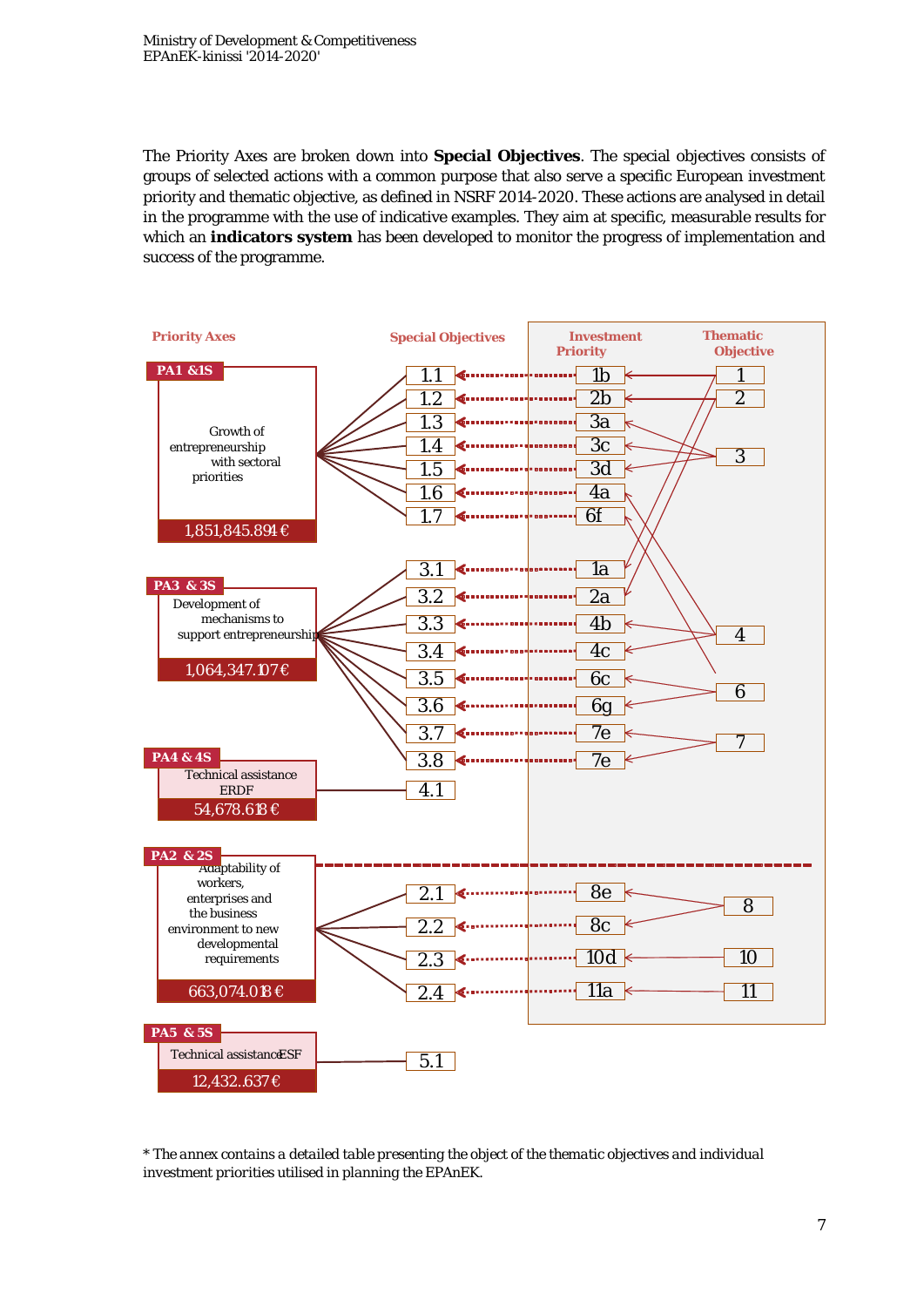## **The programme's content**

More specifically, the Priority Axes and Special Objectives were formulated as follows:

**1. PA1 (&1S) "Growth of entrepreneurship with sectoral priorities"** 

The growth of entrepreneurship through EPAnEK focuses on productive, competitive and potentially extroverted and innovative sectors (9 strategic sectors of the country) that are expected to serve as driving forces for the recovery of Greek economy. In order to strengthen the activity of these sectors, there will be targeted selection of investments and activities with the characteristics required for the new developmental model. Smart specialisation is a key parameter of the programme, as it must permeate the new developmental model, and aims at identifying the unique characteristics of Greece and highlighting its existing advantages.

The following table presents the special objectives set within the framework of Axis 1 and 1S, the investment priority connected with the axis, as well as their budget.

|                                | <b>Special Objectives</b>                                                                                                                                                                                                              | <b>Investment</b><br><b>Priority</b> | <b>Budget</b><br>(Community<br><b>Contribution</b> ) |
|--------------------------------|----------------------------------------------------------------------------------------------------------------------------------------------------------------------------------------------------------------------------------------|--------------------------------------|------------------------------------------------------|
| 1.1.                           | Increasing entrepreneurial<br>initiatives and partnerships for the<br>development of innovative<br>entrepreneurship in accordance with<br>the national research and innovation<br>strategy for smart specialisation<br>(RIS3 strategy) | 1 <sub>b</sub>                       | €663,731,215                                         |
| 1.2.                           | Increasing the offer of digital<br>services, applications and integrated<br><b>ICT</b> solutions for enterprises                                                                                                                       | 2 <sub>b</sub>                       | €216,791,942                                         |
| 1.3.                           | Achieving growth of<br>entrepreneurship through new,<br>innovative ideas by order of priority<br>in the strategic sectors of the country                                                                                               | 3a                                   | €244,999,996                                         |
| 1.4.                           | <b>Upgrading the level of business</b><br>organisation and operation of SMEs<br>by order of priority in the country's<br>nine (9) strategic sectors                                                                                    | 3c                                   | €367,499,998                                         |
| 1.5.                           | Increasing the volume of exports of<br>Greek enterprises by order of<br>priority in the country's nine (9)<br>strategic sectors                                                                                                        | 3d                                   | €271,422,743                                         |
| 1.6.                           | Increasing the penetration of new<br>forms of RES in the country's energy<br>balance.                                                                                                                                                  | 4a                                   | €65,399,998                                          |
| 1.7.                           | Reducing the generation of waste<br>and environmental pollution due to<br>the operation of enterprises                                                                                                                                 | 6f                                   | €22,000,002                                          |
| €1,851,845,894<br><b>Total</b> |                                                                                                                                                                                                                                        |                                      |                                                      |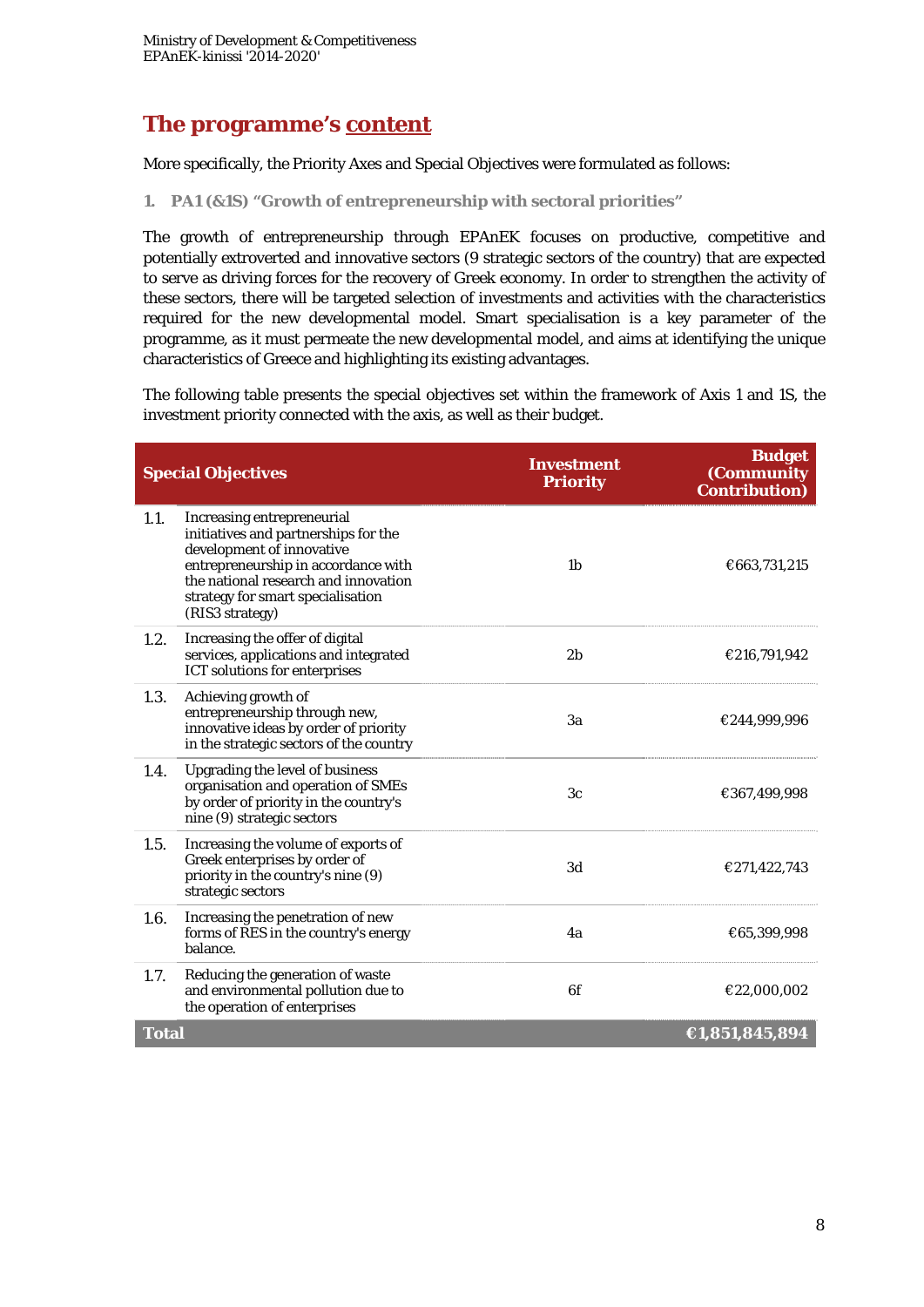**2. PA2 (&2S) 'Adaptability of workers, enterprises and business environment to new developmental requirements'** 

This Axis aims at the adaptability of workers, enterprises and business environment to new developmental requirements, mainly, through the implementation of plans for the structural adaptation of enterprises or collective operating/sectoral plans. The adaptation needs will be studied and will highlight actual gaps in terms of training, educational and professional growth of workers, will indicate emerging skills and abilities and will lead to the planning and implementation of targeted workforce development programmes. At the same time, in order to achieve the overall objective of the axis, it will be necessary to adapt the institutional ability of public administration and stakeholder agencies in the direction of improving the business environment.

The following table presents the special objectives set within the framework of Axis 2 and 2S, the investment priority connected with the axis, as well as their budget.

|              | <b>Special Objectives</b>                                                                                                                                                                                        | Investment<br><b>Priority</b> | <b>Budget</b><br>(Community<br><b>Contribution</b> ) |
|--------------|------------------------------------------------------------------------------------------------------------------------------------------------------------------------------------------------------------------|-------------------------------|------------------------------------------------------|
| 2.1.         | Increasing healthy start-up<br>entrepreneurship and self-employment                                                                                                                                              | 8iii                          | €79.999.999                                          |
| 2.2.         | Achieving the adaptation of enterprises<br>and their workers to new developmental<br>requirements, particularly for enterprises<br>with the characteristics required by the<br>country's new developmental model | 8v                            | €446,123,817                                         |
| 2.3.         | Enhancing the participation of enterprises<br>in education and training systems                                                                                                                                  | 10iv                          | €52.612.380                                          |
| 2.4.         | Improving the business environment by<br>upgrading the ability of public<br>administration to support<br>entrepreneurship                                                                                        | 11 i                          | €84,337,820                                          |
| <b>Total</b> |                                                                                                                                                                                                                  |                               | €663,074,016                                         |

#### **3. PA3 (&3S) 'Development of mechanisms to support entrepreneurship'**

This Axis aims at upgrading the country's infrastructure in priority sectors that will help support entrepreneurship. This axis includes objectives for strengthening structures and infrastructure that are directly and indirectly related to the growth of entrepreneurship and the improvement of the competitiveness, innovation and extroversion of enterprises.

The following table presents the special objectives set within the framework of Axis 3 and 3S, the investment priority connected with the axis, as well as their budget.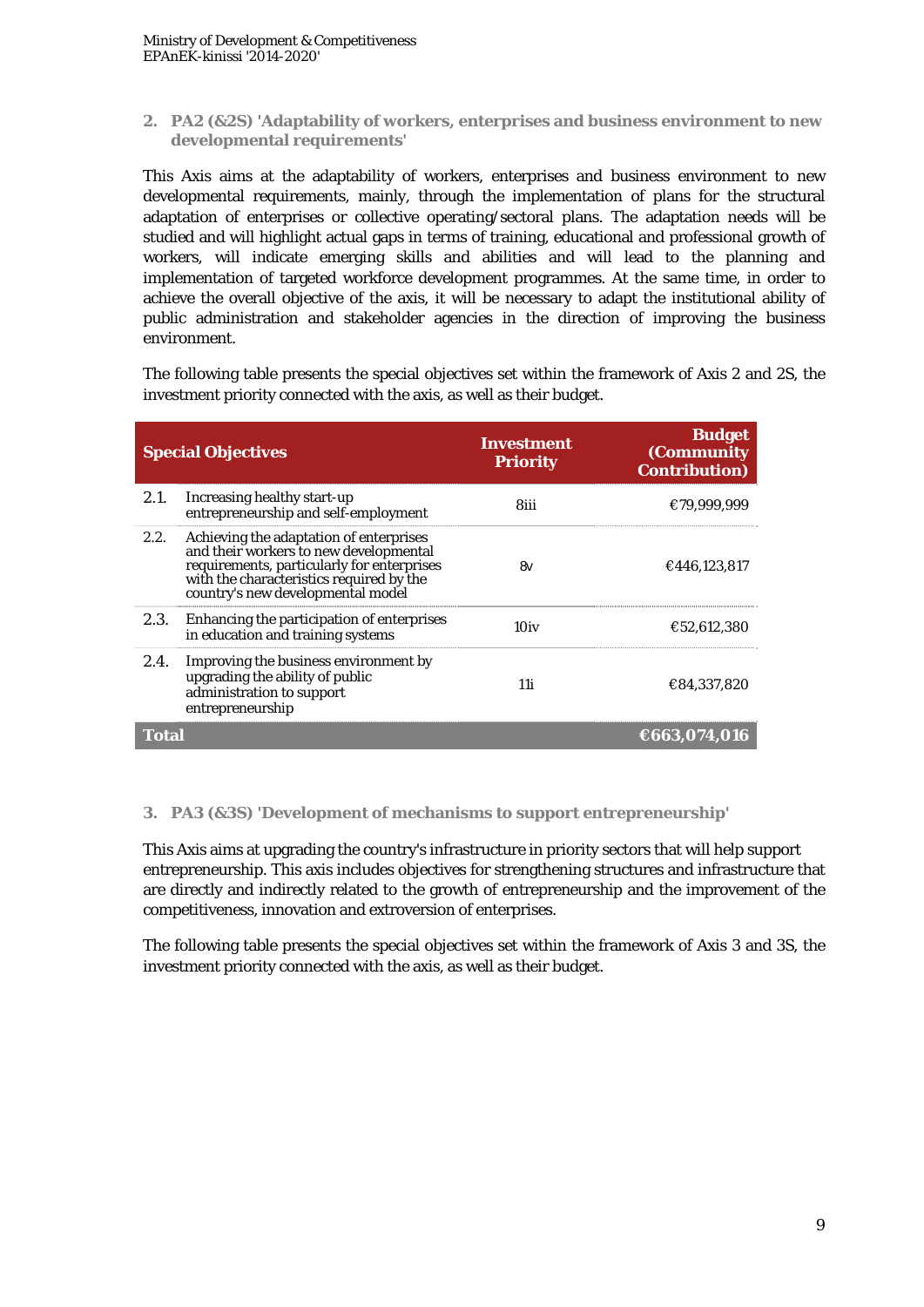|              | <b>Special Objectives</b>                                                                                                                                    | <b>Investment</b><br><b>Priority</b> | <b>Budget</b><br>(Community<br><b>Contribution</b> ) |
|--------------|--------------------------------------------------------------------------------------------------------------------------------------------------------------|--------------------------------------|------------------------------------------------------|
| 3.1.         | Upgrading and/or developing research and<br>innovation infrastructure to improve the country's<br>innovative ability in order to support<br>entrepreneurship | 1a                                   | €159,499,996                                         |
| 3.2.         | Expanding infrastructure for broadband services<br>and high-speed networks                                                                                   | 2a                                   | €303,699,998                                         |
| 3.3.         | Improving the energy performance of the operation<br>of businesses and the professional building reserves                                                    | 4 <sub>h</sub>                       | €50.049.234                                          |
| 3.4.         | Improving the energy performance of the<br>residential and public building reserves                                                                          | 4c                                   | €178.999.999                                         |
| 3.5.         | Developing and/or promoting economic activity<br>based on natural capital and the cultural heritage of<br>Greece, focusing on the Tourism sector             | 6с                                   | €57,787,428                                          |
| 3.6.         | Improving the capability of recovery of industrial<br>waste and refuse and increasing their reusability                                                      | 6g                                   | €22,499,998                                          |
| 3.7.         | Reducing the country's dependence on oil                                                                                                                     | 7e                                   | €244.500.000                                         |
| 3.8.         | Increasing the implementation of smart systems for<br>more effective management of energy distribution                                                       | 7e                                   | €47,310,454                                          |
| <b>Total</b> |                                                                                                                                                              |                                      | €1,064,347,107                                       |

 Technical Assistance AxesPA4 (&4S) 'ERDF Technical Assistance' and PA5 (&5S) 'ESF Technical Assistance' are ancillary axes that aim at strengthening the management and administration system that concerns the priority axes of the corresponding funds and preparing the implementation of their actions.

The budget of Axis 4 (&4S) amounts to  $\epsilon$ 54,678,618 in Community contribution terms, while Axis 5 (&5S) to €12,432,637.

The actions included in technical assistance are of a national character, as structures and processes for the management, evaluation, monitoring and promotion of the operational plan's interventions concern all the regions of Greece. The ultimate goal is to safeguard the alignment of the manner in which the operational programme's implementation is being managed and the maximisation of the effectiveness of the related work of stakeholders/beneficiaries in each region.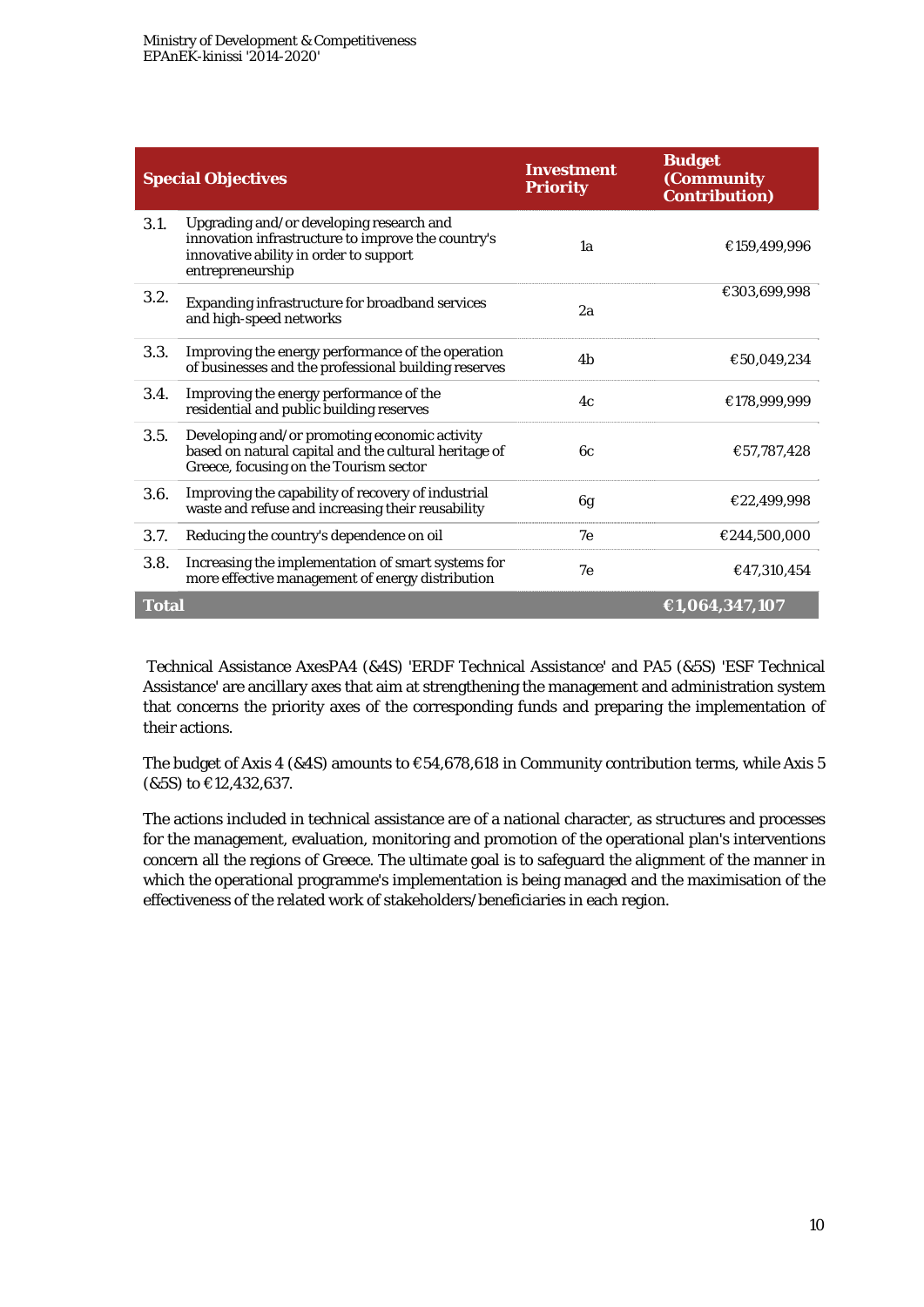# **Use of financing tools**

At an early stage, EPAnEK recommends financing tools that could be used to evaluate action groups, as further study and processing will ensue. Financing tools (FT) can be used in programme actions combined either with each other or with subsidies.

The programme foresees that a significant part of the financial resources of PA1 will be given through the use of financing tools, while there is the possibility of their use in PA3 actions. The precise amount of funding will be determined based on ex-ante assessments of the tools.

The following recording is presented by way of indication, as their use and content has not been finalised at this stage:

#### *Micro-loans*

Micro-loans are tools of social character that combine small loan amounts (0 to 25,000 euro) and education of entrepreneurs. They mainly target individuals who are at risk of poverty and unemployment and who wish to establish their own enterprise. *Low collateral loans for investment and working capital*

Risk allocation loans are FTs that enable the final beneficiaries to gain access to bank loans at better terms as regards cost (low interest rates). Usually, national or Community aid shares the loan amount with the intermediate agency (bank) in order to provide an incentive for the financing of beneficiaries who would otherwise not meet banking criteria.

#### *Guarantees*

Guarantees are also tools that provide beneficiaries with access to banking products at better terms, particularly with regard to the collateral required. Guarantees are high leverage tools and apply to all sectors and all banking products. They can be implemented with the immediate guarantee of all loans (Loan to loan) issued by the financial organisation (or, correspondingly, of other products) or as guarantee of part of a portfolio (First loss portfolio guarantee).

#### *Equity financing*

As a financing tool, equity financing often allows the creation of investment funds that, in turn, strengthen the capital base of enterprises in which they participate as partners. These tools mainly target enterprises in the fields of innovation and new technologies.

The following table presents the percentage of use per type of financing initially estimated for each Priority Axis. Limited or zero use of financial instruments in PA2 and PA3 is justified by the particular features of the actions they include, as well as the type of agency carrying out their implementation.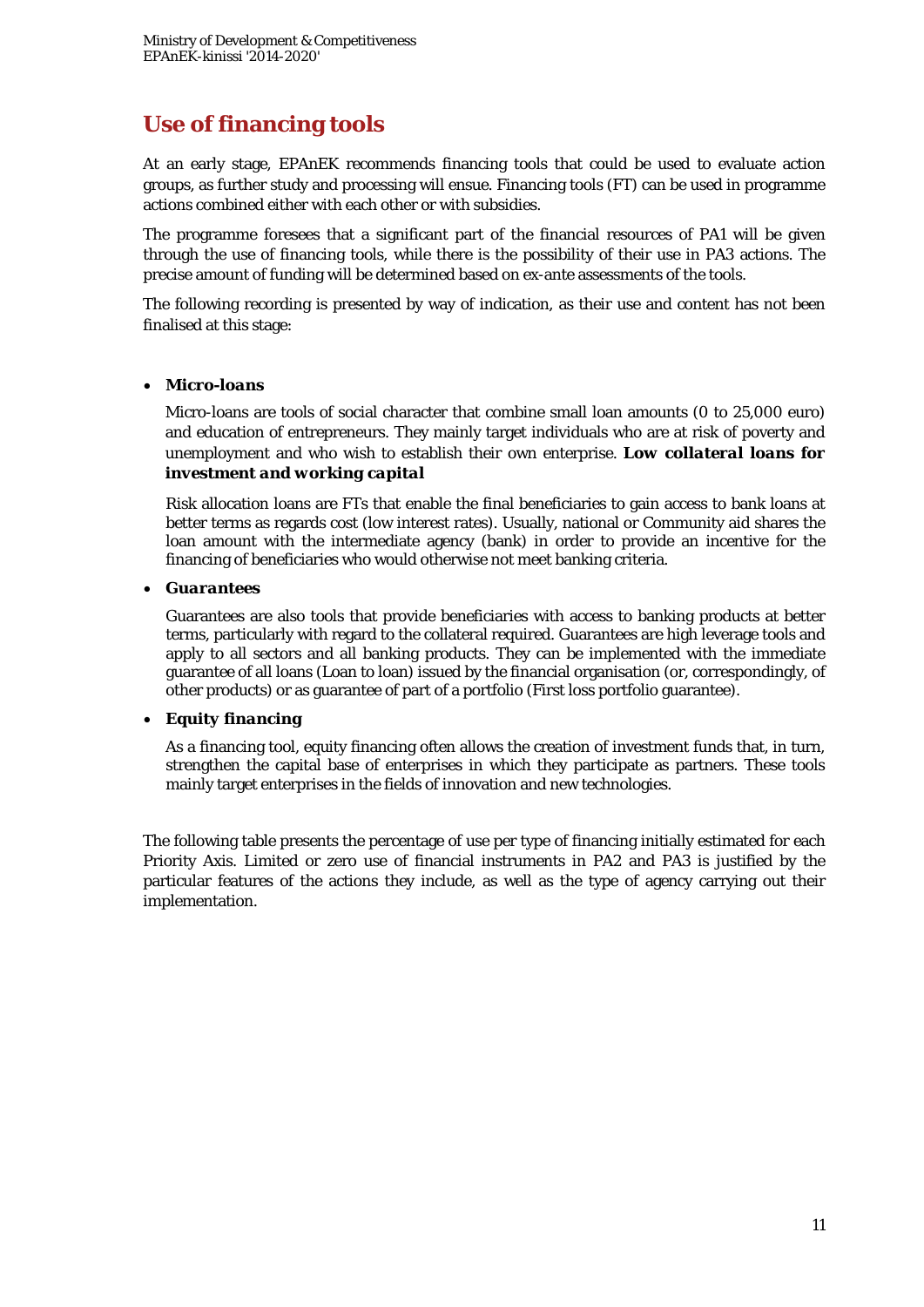| <b>Type of Financing</b>                                                                                           | PA1  | PA <sub>2</sub> | PA3     |
|--------------------------------------------------------------------------------------------------------------------|------|-----------------|---------|
| Non-repayable subsidy                                                                                              | 45%  | 98.4%           | 98.3%   |
| Support with financial instruments:<br>business capital and participation in<br>the share capital (or equivalents) | 15%  | በ%              | 1.1%    |
| Support with financial instruments:<br>loan or equivalent                                                          | 40%  | 1.6%            | $0.7\%$ |
| Total                                                                                                              | 100% | 100%            | 100%    |

# **The programme's implementation**

The authority competent for the new Operational Programme 'Competitiveness, Entrepreneurship & Innovation' 2014-2020 is the Ministry of Economy, Infrastructure, Shipping and Tourism and, more specifically, the Special Management Service of the OP 'Competitiveness, Entrepreneurship & Innovation'.

The process of preparing the Programme is governed by the main principles set in the 3rd Circular issued by the General Secretariat of Public Investments-NSRF, which includes the important principle of Partnership and the procedures of 'Smart Specialisation' as regards the participation of stakeholders during planning. The approach to partnership during the preparation of the programme ensures that the specialisation of each activity sector, as expressed by the corresponding partners, will be substantially utilised and will safeguard the effective use of EU funds. It includes deliberations with the competent Ministries and Regions, the agencies supervised by Ministries and Regions (Legal Entities under Private Law, Legal Entities under Public Law), NGOs, local developmental agencies, environmental agencies, social partners, educational foundations, representatives of business sectors, unions-associations of agencies, research agencies, etc.

The process of preparing the operational programme took place on the basis of two dimensions and the formation of the corresponding partnership:

- Sectoral dimension
- National and regional dimension focusing on smart specialisation

#### **1. Sectoral Dimension**

The organisational structure for the planning of EPAnEK, within the framework of the NSRF 2014- 2020, provided for the establishment of Sectoral Planning Groups in parallel to and in cooperation with the Innovation Platforms of the Smart Specialisation process. The Sectoral Planning Groups were established on the basis of the country's priority sectors selected: Agri-nutrition / Food industry, Energy, Environment, Transport/Logistics, Materials - Construction, Tourism, Health and Pharmaceuticals, Cultural and Creative Industries, Information and Communications Technologies (ICT).

The role of the Sectoral Planning Groups is the co-formulation, in cooperation with social partners and all the stakeholders involved, of the developmental strategy in their areas of competency (Sectoral Development Plans) within the framework of the new programming period 2014-2020.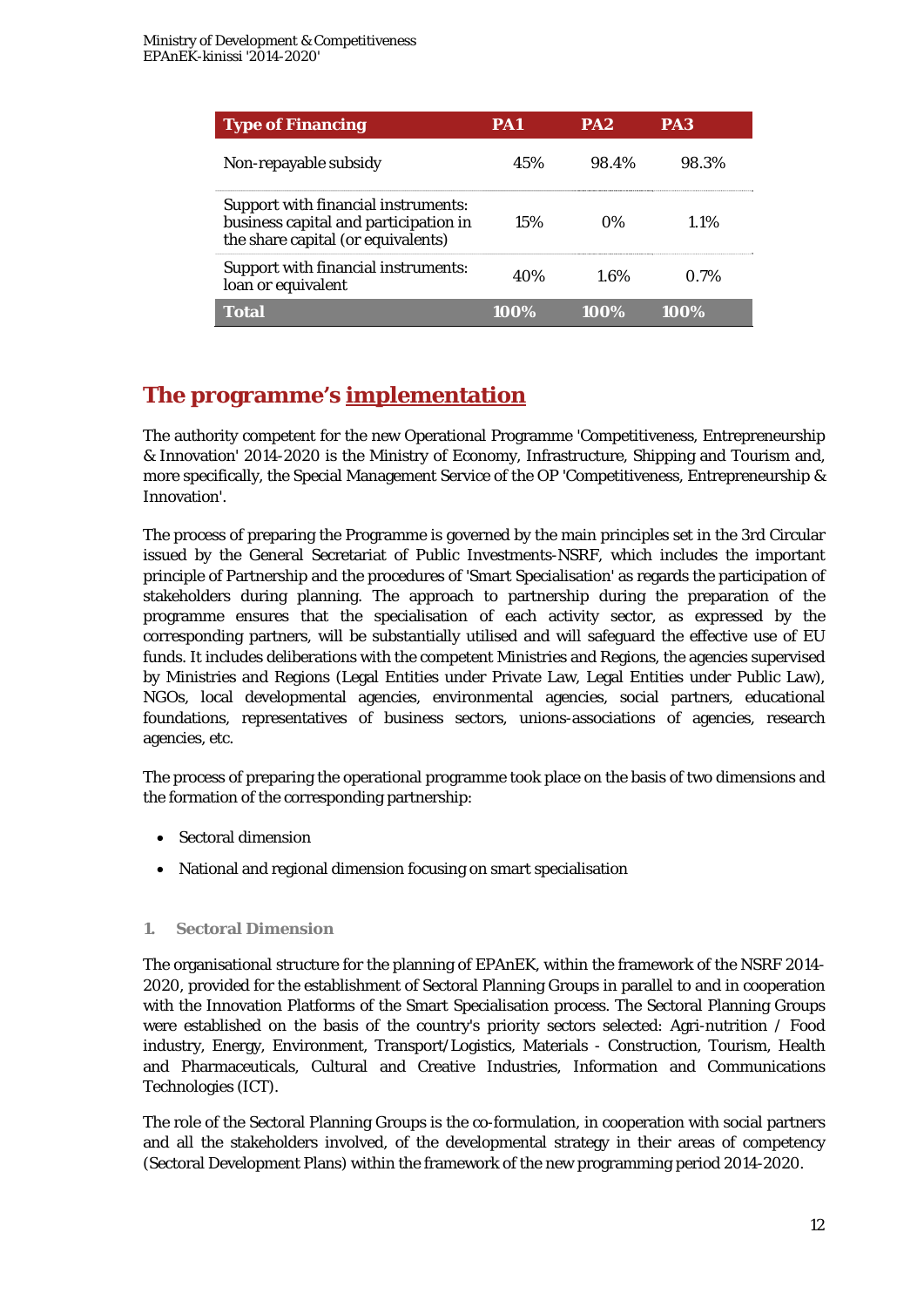#### **2. National and regional dimension focusing on smart specialisation**

The General Secretariat of Research and Technology (GSRT) has further specialised the areas/sectors highlighted as priority sectors through structured deliberation with stakeholders.

This process contributed to the identification of critical activities on which the research and technological endeavour must focus during the new programming period and to the formulation of the National Strategy for Research, Technological Development and Innovation (**ESETAK**) 2015- 2021 (national RIS strategy, taking into account the regional RIS3 strategies being formulated by the Regions).

The establishment of the partnership that mainly operated through the Sectoral Planning Groups and the innovation platforms of the GSRT, within the framework of the Programme's preparation, ensured the collective information supply for the preparation of the operational programme through the synthesis of all the results of the deliberations that took place.

During the programme's implementation stage and the formulation of the framework of mechanisms for the management and monitoring of the OP's implementation, the experience of this deliberation will be utilised, with a view to promoting the new developmental model that supports the strengthening of enterprise competitiveness and extroversion, the shift to high-quality entrepreneurship spearheaded by innovation, as well as the increase of domestic added value.

The participation of social partners will also be important in drafting proposals and implementation actions supported by the ESF, the key features being the development of social dialogue at all levels, the promotion of policies for significant economic and social issues of a systemic character, as well as the promotion of partnerships and networking of financial and social agencies.

#### **3. Monitoring Committee**

The supreme body for the participation of partners in the implementation, monitoring and evaluation of the OP is the Monitoring Committee, with measures of substantial and effective operation being taken for its functioning, aiming at increasing its effectiveness. Beyond the formal measures for enhancing its operational character, such as representational composition and support of its operation by the Managing Authority, measures are to be taken for direct communication with and provision of information to its members, the expected result being their increased mobility.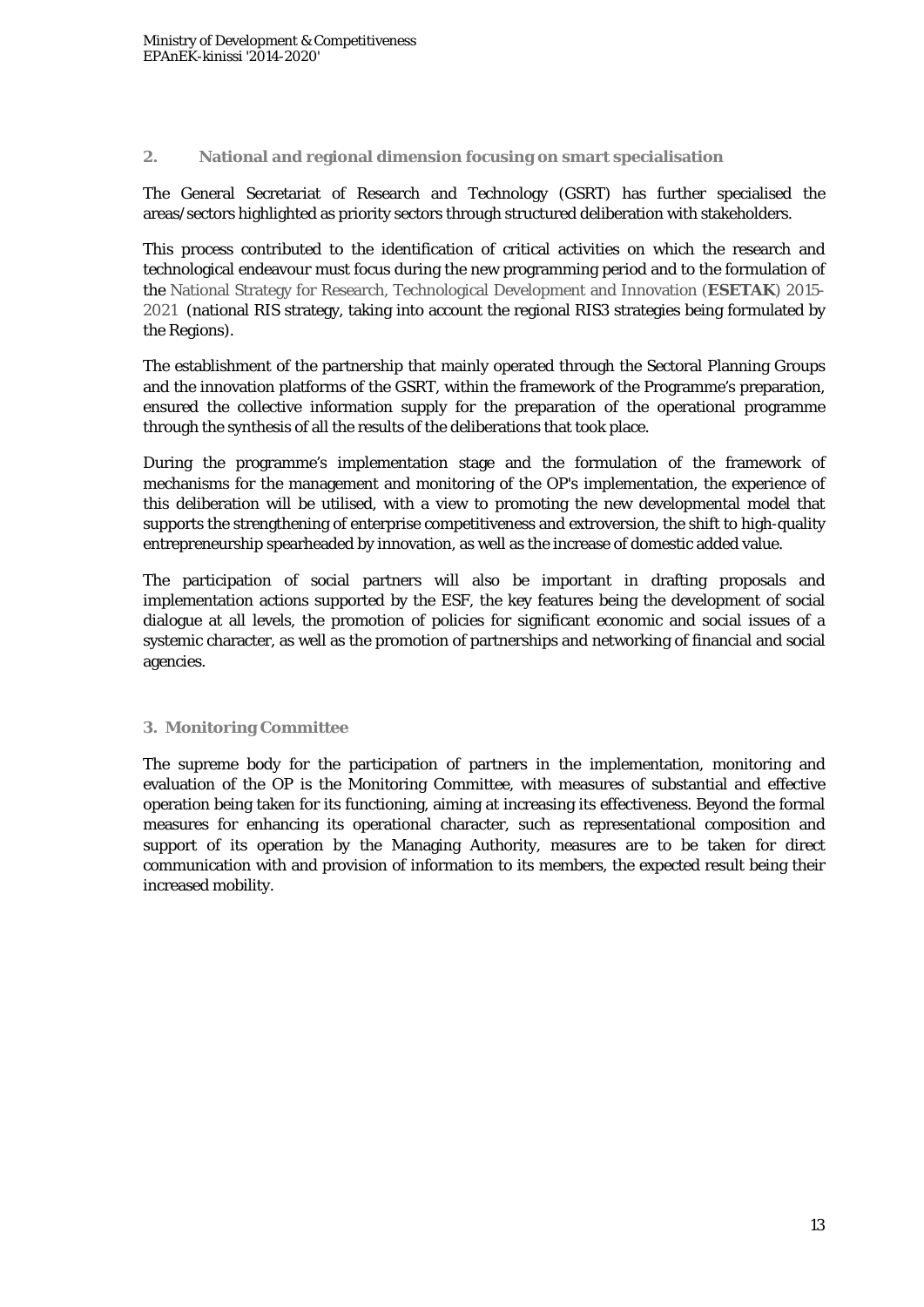## **The connection of the programme to the other sectoral and regional operational programmes**

**1) Regional Programmes:** During the planning of EPANEK, stock was taken of regional priorities, as highlighted by regional strategies for smart specialisation. These strategies had a significant impact on the priorities of the corresponding national RIS3 strategy. Through methodological analysis, it was proven that these strategies thematically converge in an almost absolute manner. Systematic deliberation through the relevant innovation platforms developed led to specific priorities that support both the country's competitive advantages and the new dynamic growth areas at national level through the process of entrepreneurial discovery. At the same time, specific differentiations emerged at the level of strategic interventions between the national strategic interventions and those at regional level.

Based on the above, primarily, **strengthening entrepreneurship in the strategic priority sectors on the basis of the smart specialisation principles will be supported by EPAnEK resources,** with a view to addressing the significant developmental need with an integrated approach and, where required due to the special nature or scale of the needs and changes pursued, ROP resources will be used.

The key categories of actions that serve the aforementioned objectives include actions for the immediate provision of aid to enterprises through subsidies or indirect financing via returnable financial tools and/or a combination thereof, as well as actions for the interconnection of enterprises and agencies conducting research. Actions for the promotion of research and innovation in the framework of the national strategy for smart specialisation that are linked to serving objectives and priorities of a national scale, as well as priorities at European and national level (excellence), actions of a relatively high budget that, although of regional scope, cannot be covered by the limited resources of the ROPs and/or actions in which agencies from various regions are participating will be financed by EPAnEK. This also includes actions of national scope that concern the enhancement of human resources, excellence and extroversion (and through trans-national partnerships), research infrastructure (in the framework of the National Roadmap for Research Infrastructures) as well as innovation infrastructures, as structures for improving the business environment, such as infrastructure for the establishment and operation of business activities, development of laboratory infrastructure for the standardisation and certification of products and services, realisation of combined actions for the promotion of different sectors/products abroad, etc.

On the other hand, actions aiming at the productive capacity of the regions and enhancement of their capabilities through research and innovation, in relation to highlighting their competitive advantages, will be implemented through the ROPs. The ROPs are also expected to fund relatively low budget actions with local targeting, utilisation and highlighting of regional comparative advantages, aiming at strengthening the Regions' capabilities ('stairway to excellence', with key participation of the Region's agencies).

As regards actions for the energy upgrading of residences, these will be primarily financed by EPAnEK and to a lesser extent by the ROPs. Similarly, actions for the energy upgrading of public buildings will be supported by EPAnEK, mainly as regards central government buildings, while the ROPs will support interventions to buildings of regional and local character. The actions for enhancing the energy performance of enterprises will be primarily financed by EPAnEK, along with actions that concern smart networks.

Furthermore, EPAnEK will contribute to strengthening research, technological development and innovation through post-graduate studies and the development of entrepreneurial skills, researcher training and researcher employment at enterprises, in accordance with the priorities of smart specialisation.

**2) Operational Programme 'Human Resources Development – Education & Lifelong Learning (EPANAD-EDVM)':** The adaptation of workers, enterprises and business environment to new developmental requirements is being pursued through EPAnEK, particularly enterprises with the characteristics required by the country's new developmental model, operating favourably in the direction of creating sustainable jobs, particularly in sectors